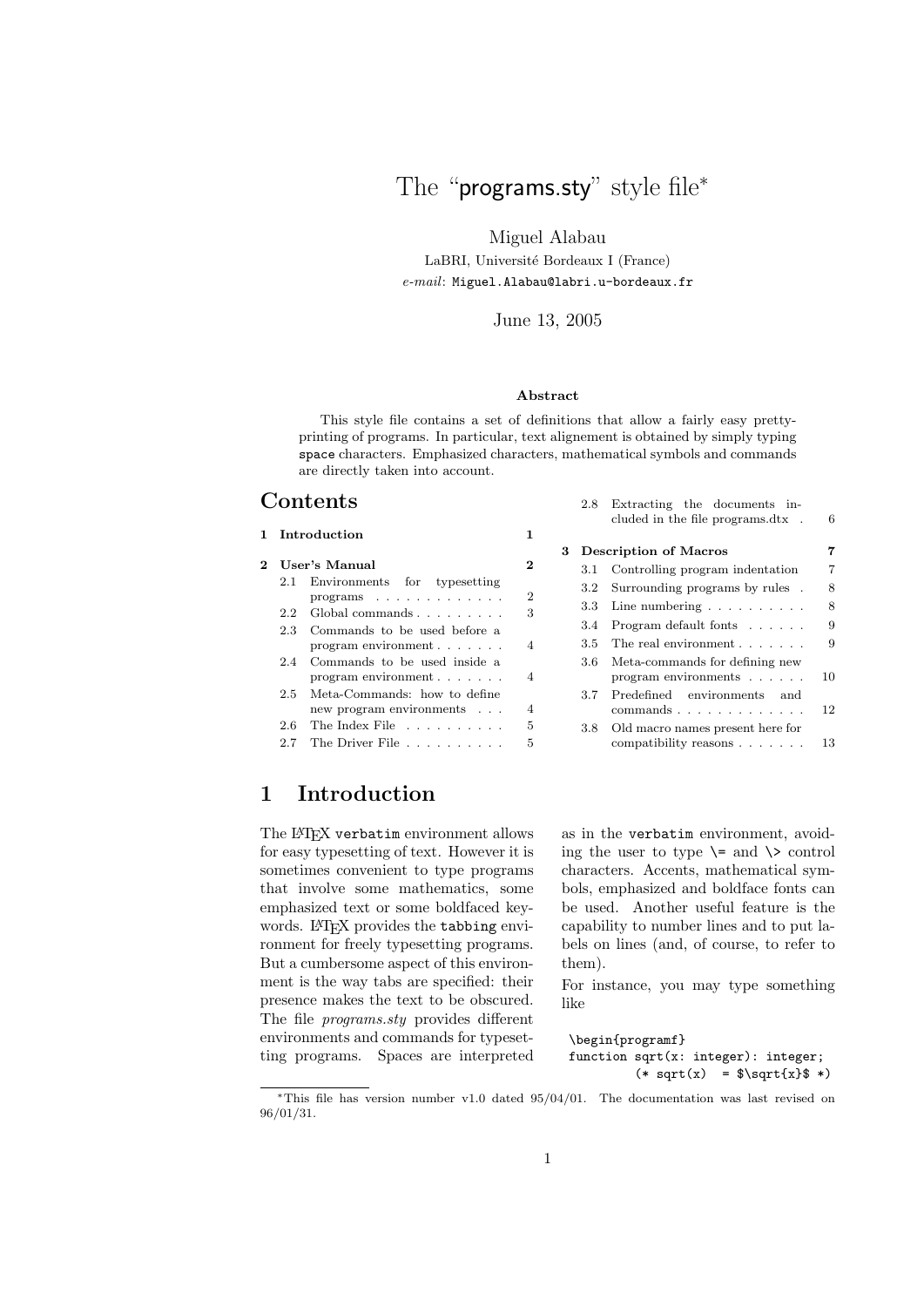```
function pow(x, y: real): real;(*\ pow(x,y) = $x^y * )\end{programf}
```
\programsurround \begin{programt}\* function sqrt(x: integer): integer;  $(*$  sqrt(x) =  $\sqrt{s}$  +) function pow(x,y: real): real;  $(* \text{pow}(x, y) = $x^y * )$ \end{programt}

which leads to the following output

```
1 function sqrt(x: integer): integer;
2 (* sqrt(x) = \sqrt{x} *)
3 function pow(x,y: real): real;
4 (* pow(x, y) = x^y * )5
```
It is also possible to typeset the same program in a smaller font, enclosed within two horizontal lines, and with the lines unnumbered.

yielding to the following output:

```
function sqrt(x: integer): integer;<br>
(* sqrt(x) = \sqrt{x} *)<br>
function pow(x,y: real): real;<br>
(* pow(x,y) = x^{y} *)
```
A set of other options is provided, together with two file inclusion capabilities.

# **2 User's Manual**

In this section, we describe the environments and commands provided by this style file (section 2.1). We indicate also three sets of control commands:

- Global commands, i.e. global switches for the commands/environments of section 2.1 (section 2.2).
- Commands whose scope is the next program only (section 2.3).
- Commands that are used *within* a program environment (section 2.4).

The user is provided with two *meta-commands* that allow to define new program environments for some other fonts, or to redefine existing program environments. This section terminates by indicating how to proceed for extracting the different archives from the file *programs.dtx*.

## **2.1 Environments for typesetting programs**

The following environments are provided, every one of them corresponding to one of the LATEX predefined font sizes:

| environments | sizes         |
|--------------|---------------|
| program      | normalsize    |
| programl     | large         |
| programL     | Large         |
| programs     | small         |
| programf     | footnotesize  |
| programsc    | scriptsize    |
| programt     | $_{\rm tiny}$ |

These environments are to be used like the verbatim environment. However they work differently, since the usual LAT<sub>EX</sub> escapes are allowable from within the environment. For instance, math mode as well as emphasized characters may be used.

By default, lines are numbered. If someone wants to type an unnumbered text, it is necessary to put a  $*$  just after the beginning of the environment. For instance:

\begin{programL}\*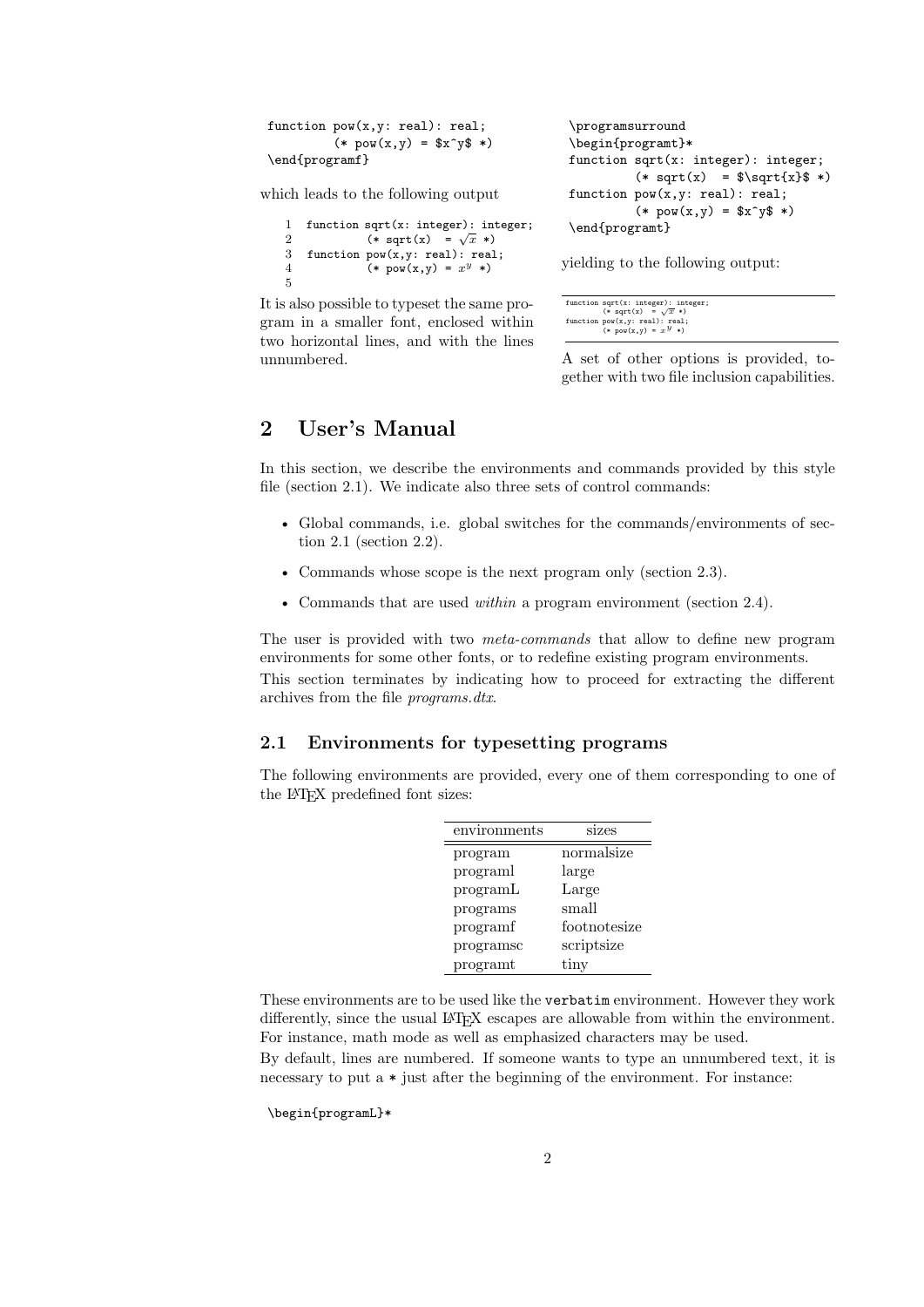```
<unnumbered text>
\end{programL}
```
Program indentation obey to the variable \ProgramIndent (see section 2.2). However, it is possible, for one given environment, not to obey to the global indentation of programs. This is done by indicating another indentation between square braces just after entering the environment. For instance, an unnumbered program indented 2cm from the left margin of the text is:

```
\begin{programL}[2cm]*
    <unnumbered text>
\end{programL}
```
There is also a set of inclusion commands similar to the \verbatimfile (verbatim inclusion of a file) and \verbatimlisting (verbatim inclusion of a file, with numbered lines) commands of the "*verbatimfiles.sty*" by Chris Rowley. Of course, the files input by these commands are subject to the same permisive syntax as for the environments above (math syntax, emphasized text, *etc.*).

| program inclusion commands |                   |              |
|----------------------------|-------------------|--------------|
| unnumbered programs        | numbered programs | sizes        |
| \fprogram                  | \lprogram         | normalsize   |
| \fprograml                 | \lprograml        | large        |
| \fprogramL                 | \lProgramL        | Large        |
| \fprograms                 | \lprograms        | small        |
| \fprogramf                 | \lprogramf        | footnotesize |
| \fprogramsc                | \lprogramsc       | scriptsize   |
| \fprogramt                 | \lprogramt        | tiny         |

We describe in section 2.5 how to define new program environments.

### **2.2 Global commands**

\ProgramIndent This command serves to control the default indentation of the programs. It is used as described below:

#### \ProgramIndent{1cm}

and has the effect to make all the programs to be indented by default one centimeter from the left margin, unless this value is changed by another \ProgramIndent command. Default is no indentation at all.

\programindent This macro redefines the macro \ProgramIndent. It is present here for compatibility with previous versions of the *programs.sty* style.

\LeftMarginNumberLine These four commands are self-explanatory. They allow the user to specify that line \RightMarginNumberLine numbers must be put in either the left or the right margin, or in both margins, or \BothMarginsNumberLine that lines must appear inside the body of the text on the left of the program. These \InBodyLeftNumberLine options may be put anywhere in the text, in the preamble as well as in the body. The effect of one of these commands stands until it is changed by another one of them. Of course, different commands may be put in several parts of the text, if the user wants its programs to be numbered differently. The default is for the lines to appear in the left margin of the text (\LeftMarginNumberLine).

\BothMarginNumberLine This macro redefines the macro \BothMarginsNumberLine. It is present here for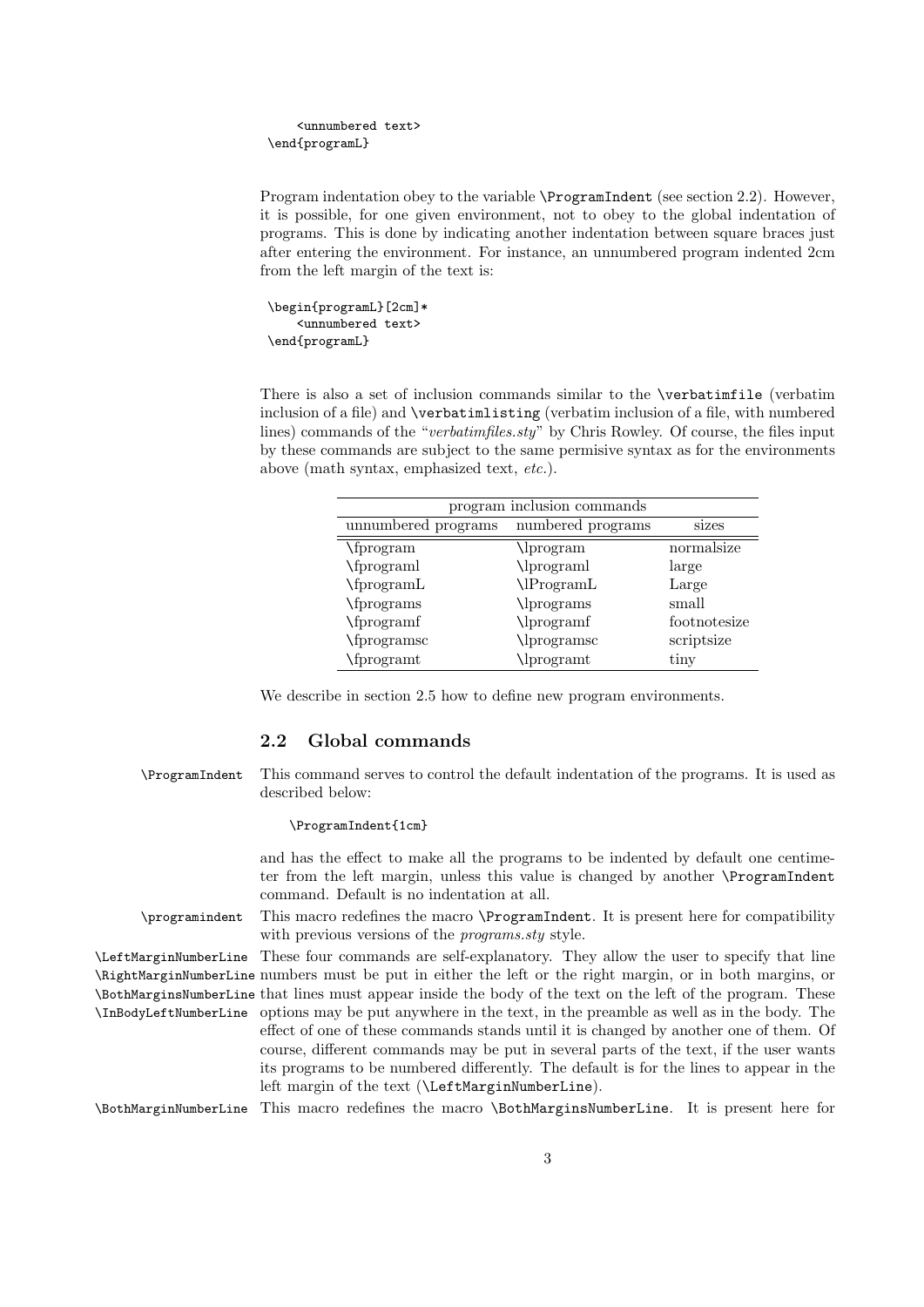| compatibility with previous versions of the <i>programs.sty</i> style.                                |
|-------------------------------------------------------------------------------------------------------|
| \ttProgram Text of programs are usually typed with a teletype font (like in the verbatim envi-        |
| \rmProgram conment). The user has the ability to change this default font to one of the three         |
| \emProgram predefined fonts: teletype, roman, italicized roman.                                       |
| \ProgramDefaultFont The command \ProgramDefaultFont serves to reset the printing to the default font. |
|                                                                                                       |

## **2.3 Commands to be used before a program environment**

- \ProgramSurround Programs are usually typeset as they are. However a user can specify that the next program to be printed will be surrounded by two horizontal lines, as long as the width of the text. This is done by putting this command in the body of the text before the program appears.
- \programsurround This macro redefines the macro \ProgramSurround. It is present here for compatibility with previous versions of the *programs.sty* style.
- \SetProgramCounter By default, program lines are counted from 1. It is possible to change the value of the first line number of the next program by issuing the following command before the program is included:

#### \SetProgramCounter{6}

In this example, the lines of the next program will start from 6.

- \setprogramcounter This macro redefines the macro \SetProgramCounter. It is present here for compatibility with previous versions of the *programs.sty* style.
- \NoResetProgramCounter If the user desires that the number of the first line of the next program is equal to the number of the last line of the last previous program, he must issue the command \NoResetProgramCounter before the next program. This command has no effect if issued before the first program.
- \noresetprogramcounter This macro redefines the macro \NoResetProgramCounter. It is present here for compatibility with previous versions of the *programs.sty* style.

## **2.4 Commands to be used inside a program environment**

- \UnnumLine This command is to be used only *within* programs. It must appear at the end of a line and has the effect not to number the following line. It serves when the user wants to keep only one unique line number for long statements that span accross several lines. \unnumline This macro redefines the macro \UnnumLine. It is present here for compatibility with
- previous versions of the *programs.sty* style.

## **2.5 Meta-Commands: how to define new program environments**

\NewProgram The \NewProgram command serves to define a new program environment. The \RenewProgram \RenewProgram command is to be used for redefining already defined program environments. These commands must be used as below:

> \NewProgram{*name*}{*font\_name*} \RenewProgram{*name*}{*font\_name*}

The command \NewProgram defines one environment and two commands. Let us assume that the user issues the following command:

\NewProgram{LittleProg}{smallsize}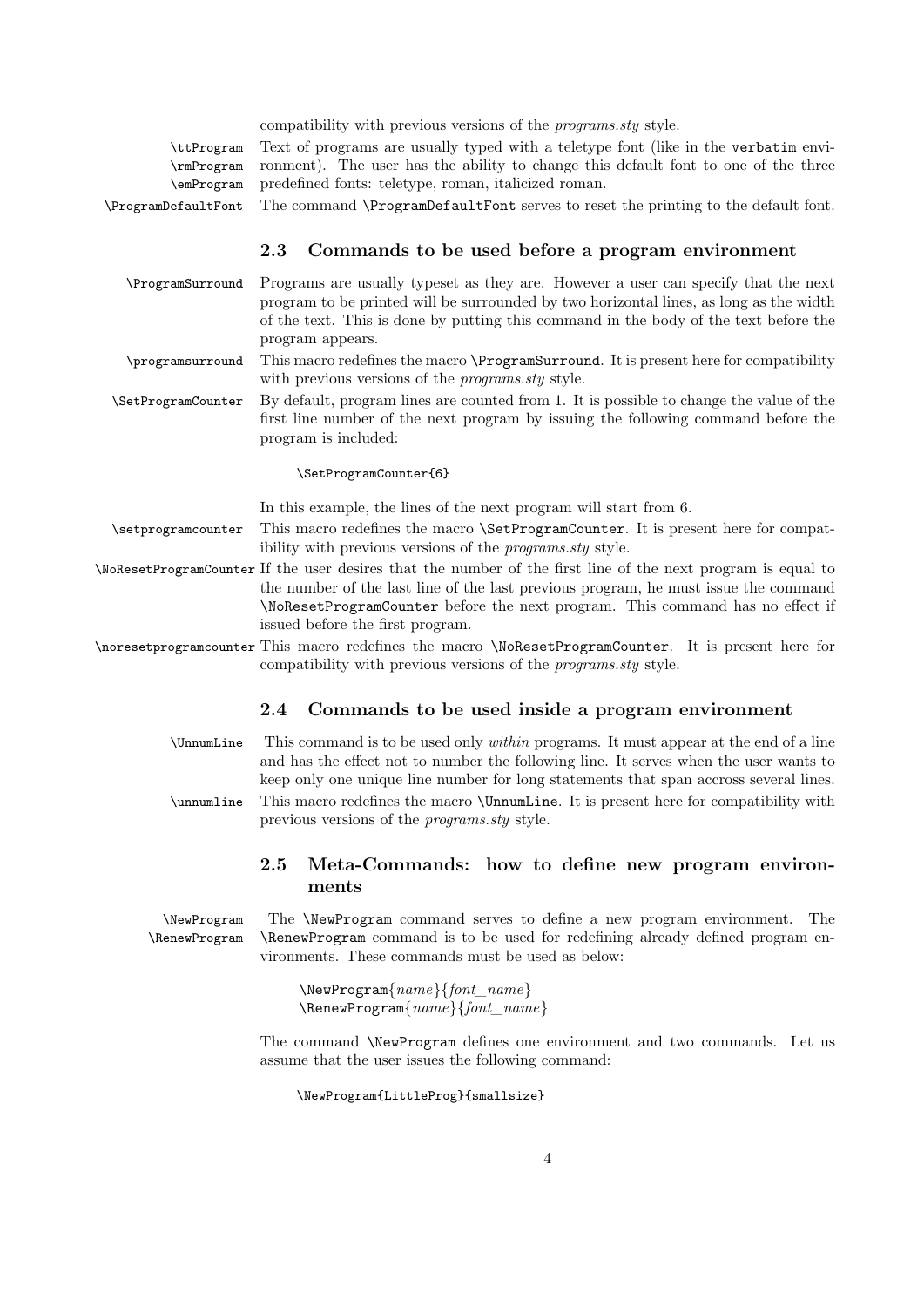then an environment called LittleProg will be generated for direct typesetting of programs, and two commands will be created: fLittleProg and lLittleProg for inclusion of unnumbered (resp. numbered) text.

\newprogram These two macros are old names present here for compatibility with previous versions \renewprogram of the *programs.sty* style. \newprogram redefines \NewProgram, and \renewprogram redefines \RenewProgram.

#### **2.6 The Index File**

In order for the processing of this file to be complete, an index format file is required. Let us assume that it is named **programs**, ist, then the following command must be run and then another compilation of the current file:

```
1 \langleindex\rangle2 hindexi%% -----------------------------------------------------------
3 (index)%% Assuming this file is named "programs.ist" (after being
4 (index)%% generated from "programs.dtx" by running "latex docstrip"),
5 \cdot 5 (index)%% the following command will produce a well formated index:
6 \; \langle \text{index} \rangle%%
7 (index)%% makeindex -s programs.ist programs.idx
8 hindexi%% -----------------------------------------------------------
9 \langleindex\rangle
```
Another possibility is to set the environment variable INDEXSTYLE to a directory name where the ".ist" files (index format files) may be found.

A possible index file is given below<sup>1</sup>:

```
10 \langleindex\rangleactual '='
11 (index) quote '!'
12 \langleindex\ranglelevel '>'
13 (index)preamble
14 \index"\n \\begin{theindex} \n \\makeatletter\\scan@allowedfalse\n"
15 \langleindex\ranglepostamble
16 \infty"\n\n \\end{theindex}\n"
17 \langle index \rangleitem_x1 "\\efill \n \\subitem "
18 \langle \texttt{index} \times 2 \quad \texttt{list} \in \mathbb{N} \subset \mathbb{N} \text{if } 11 \text{ if } 12 \leq \texttt{index} \cdot \texttt{list} \in \mathbb{N} \text{if } 12 \leq \texttt{index} \cdot \texttt{list} \text{if } 13 \leq \texttt{index} \cdot \texttt{list} \text{if } 13 \leq \texttt{index} \cdot \texttt{list} \text{if } 14 \leq \texttt{index} \cdot \texttt{index} \cdot \texttt{list} \text{if } 14 \leq \texttt{index} \cdot \texttt{index} \cdot \texttt{index}19 \langle index \rangle \text{delim}_0 \quad \text{``\\\pfill''} \\ 20 \langle index \rangle \text{delim}_1 \quad \text{``\\\pfill''}20 \langle index \rangle \delta_1 \quad \text{``\phi''} \quad \text{`all''} \quad \text{`all''} \quad \text{`all''} \quad \text{`all''} \quad \text{`all''} \quad \text{`all''} \quad \text{`all''} \quad \text{`all''} \quad \text{`all''} \quad \text{`all''} \quad \text{`all''} \quad \text{`all''} \quad \text{`all''} \quad \text{`all''} \quad \text{`all''} \quad \text{`all''} \quad \text{`all''} \quad \text{`all''} \quad \text{`all''} \quad \text{`all''} \quad \text{`all''} \quad \text{`all''} \21 \langle \text{index} \rangledelim_2
22 \n{index}{\%} The next lines will produce some warnings when
23 \nvertindex)% running Makeindex as they try to cover two different
24 \langle \text{index} \rangle% versions of the program:
25 \index\lethead_prefix "{\\bf\\hfil "
26 \index\lethead_suffix "\\hfil}\\nopagebreak\n"
27 \langleindex\ranglelethead_flag 1
28 \index{\hbox{\sf{height}} \tt "_{\bf{\hfil} "}29 hindexiheading_suffix "\\hfil}\\nopagebreak\n"
30 \langleindex\rangleheadings_flag 1
```
### **2.7 The Driver File**

There is also a driver file, called *programs.drv*, that is included in the distribution. It is devoted to control the latex compilation of the documentation. Its code is given below.

31 (\*driver)

<sup>&</sup>lt;sup>1</sup>It can be generated by invoquing the compilation of "docstrip" with the "index" option.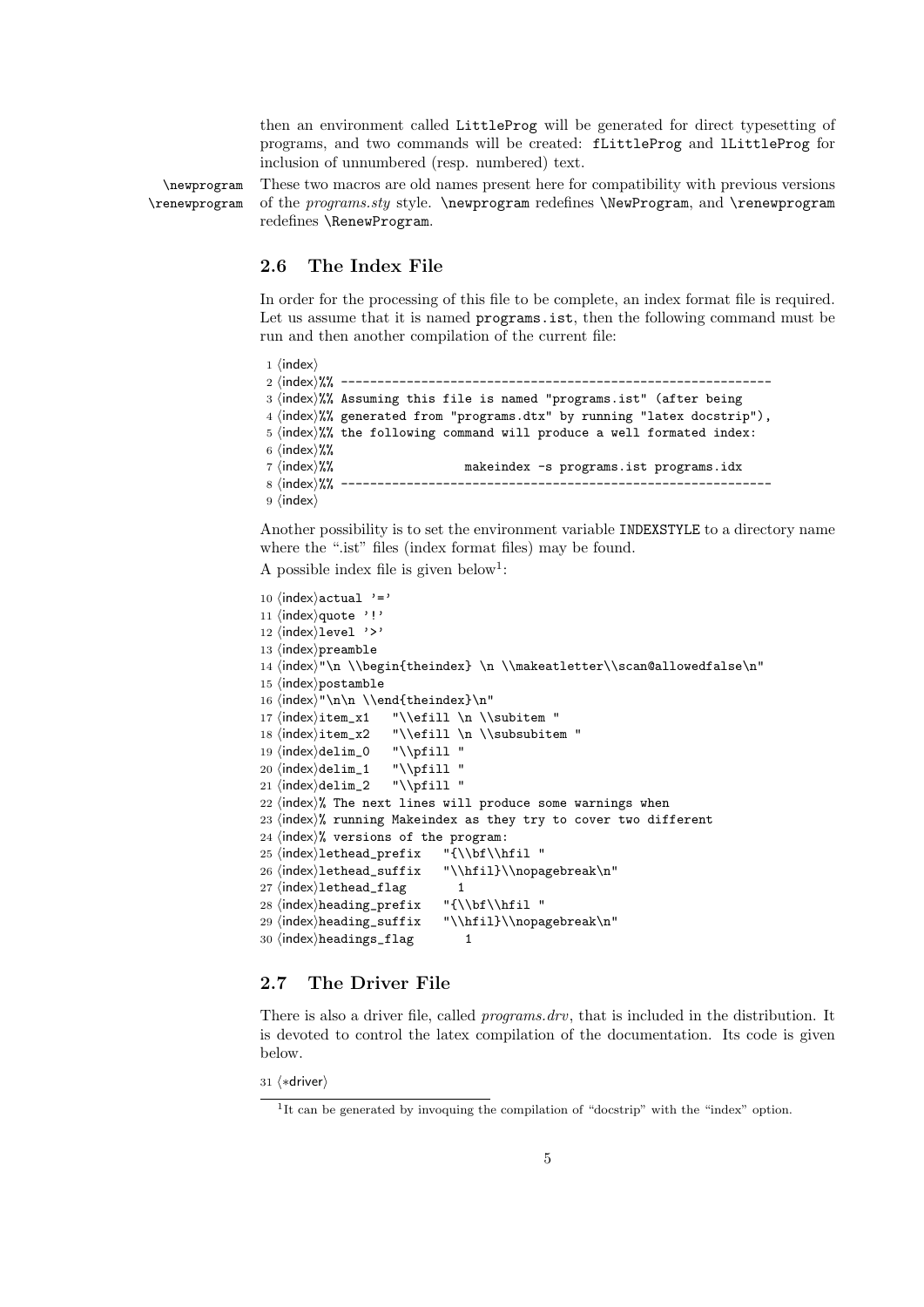```
32 \newif\ifnoprogsfile
33 \openin1 programs.sty
34 \ifeof1 \noprogsfiletrue\else\noprogsfilefalse\fi\closein1
35 \ifnoprogsfile
36 \typeout{*******************************************************}
37 \typeout{To get a more complete documentation, you should}
38 \typeout{copy the current file into 'programs.sty'}
39 \typeout{*******************************************************}
40 \setminus fi41 \ifnoprogsfile
42 \documentclass{ltxdoc}
43 \else
44 \documentclass{ltxdoc}
45 \usepackage{programs}
46 \fi
47 \MakePercentIgnore%
48 %
49 \setlength{\textwidth}{31pc}%
50 \setlength{\textheight}{54pc}%
51 \setlength{\parindent}{0pt}%
52 \setlength{\parskip}{2pt plus 1pt minus 1pt}%
53 \setlength{\oddsidemargin}{8pc}%
54 \setlength{\marginparwidth}{8pc}%
55 \setlength{\topmargin}{-2.5pc}%
56 \setlength{\headsep}{20pt}%
57 \setlength{\columnsep}{1.5pc}%
58 \setlength{\columnwidth}{18.75pc}%
59 %%
60 \setcounter{IndexColumns}{2}%
61 \EnableCrossrefs%
62 \RecordChanges
63 \CodelineIndex
64 %\OldMakeindex % use if your MakeIndex is pre-v2.9%
65 \begin{document}%
66 \DocInput{programs.dtx}
67 \end{document}
68 \langle /driver\rangle
```
#### **2.8 Extracting the documents included in the file programs.dtx**

There are three documents included in the *programs.dtx* file: the style file (*programs.sty*), the index style file for printing a cross-referenced document (*programs.ist*), and the driver file for printing the document: *programs.drv*.

For file extraction it is necessary to use the docstrip utility, which is part of the doc distribution [3]. Normally, a file docstrip.tex should exist on the LAT<sub>E</sub>X style files directory. Extraction is performed by typing:

latex docstrip

This is an interactive program, and the dialogue for generating the style file should be:

\*\*\*\*\*\*\*\*\*\*\*\*\*\*\*\*\*\*\*\*\*\*\*\*\*\*\*\*\*\*\*\*\*\*\*\*\*\*\*\*\*\*\*\*\*\*\*\*\*\*\*\*\*\*\*\*\*\* \* This program converts documented macro-files into fast \* \* loadable files by stripping off (nearly) all comments! \* \*\*\*\*\*\*\*\*\*\*\*\*\*\*\*\*\*\*\*\*\*\*\*\*\*\*\*\*\*\*\*\*\*\*\*\*\*\*\*\*\*\*\*\*\*\*\*\*\*\*\*\*\*\*\*\*\*\*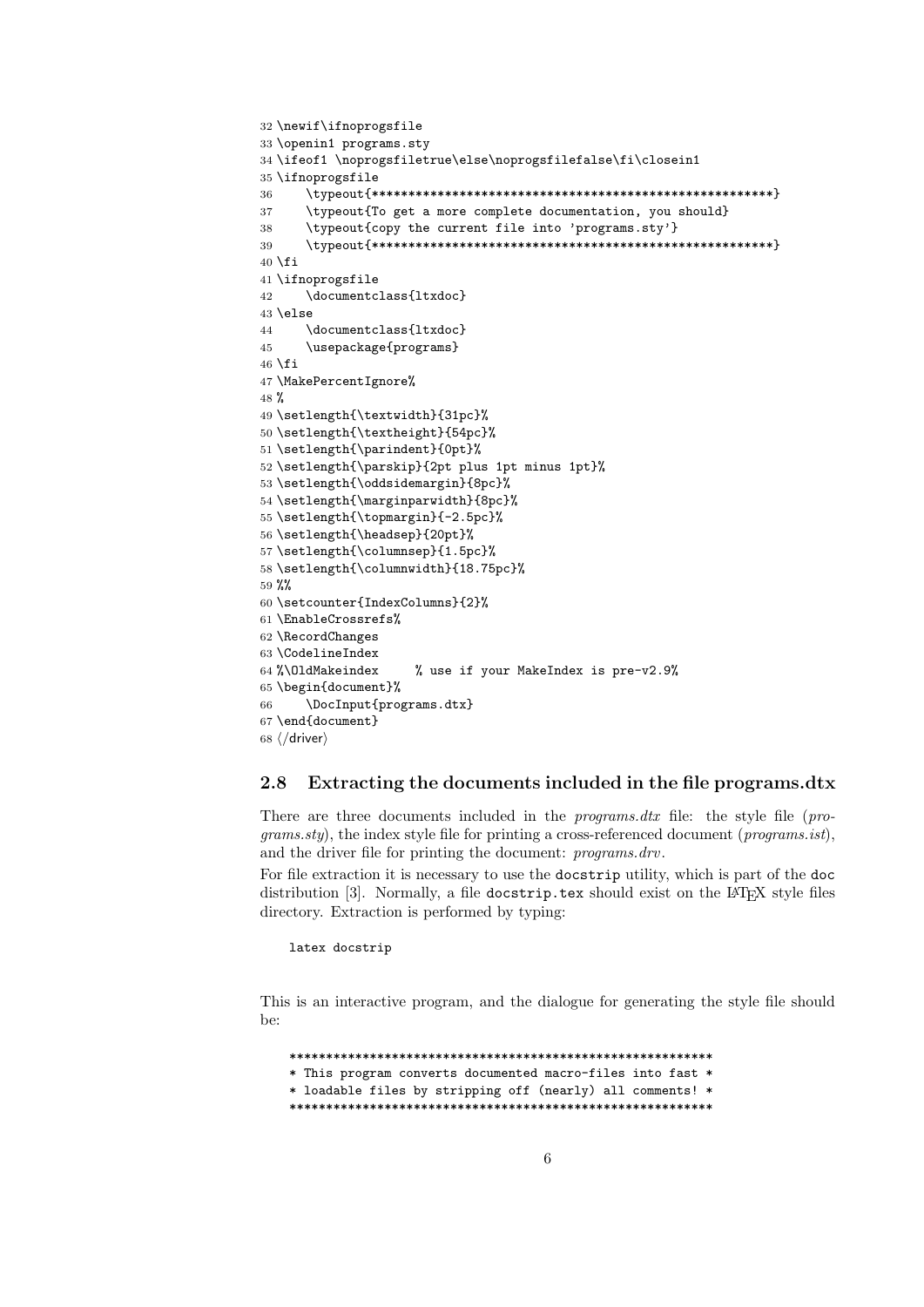```
****************************************************
* First type the extension of your input file(s): *
\infileext=doc
****************************************************
****************************************************
* Now type the extension of your output file(s) : *
\outfileext=sty
****************************************************
****************************************************
* Now type the name(s) of option(s) to include : *
\Options=style
****************************************************
****************************************************
* Finally give the list of input file(s) without *
* extension seperated by commas if necessary : *
\filelist=programs
****************************************************
```
For generating the index file it suffices to rerun the docstrip utility and to answer "ist/index" instead of "sty/style" int the above steps 2 and 3, and in another run to answer "drv/driver".

The three files may be produced in a single pass, by simply latexing the file *programs.ins* which goes along with the file *programs.dtx* .

Generation of the documentation is then simply performed as follows:

```
latex programs.drv
latex programs.drv
latex programs.drv
makeindex -s programs.ist programs.idx
latex programs.drv
```
69  $\langle \ast$ style $\rangle$ 

# **3 Description of Macros**

\AlreadyDefined@@Programs This macro can be tested by any style file to know if the file "programs.sty" has been input. But it allows a modular programming style similar to the one used with the C header files. Hence, the first time the "programs.sty" style file is included all of its body will be included; the second time, the body will not be included.

```
70 \expandafter\ifx\csname AlreadyDefined@@Programs\endcsname\relax%
71 \expandafter\def\csname AlreadyDefined@@Programs\endcsname{}%
72 \else\endinput\fi
```
### **3.1 Controlling program indentation**

\ProgramIndent \@@programindent

\@@programindent is the amount of program indentation for the left margin of the text. Initially, it is set to  $\zeta \geq 0$ :

73 hstylei*%% CONTROLLING PROGRAM INDENTATION* 74 \newdimen\@@programindent 75 \@@programindent=\z@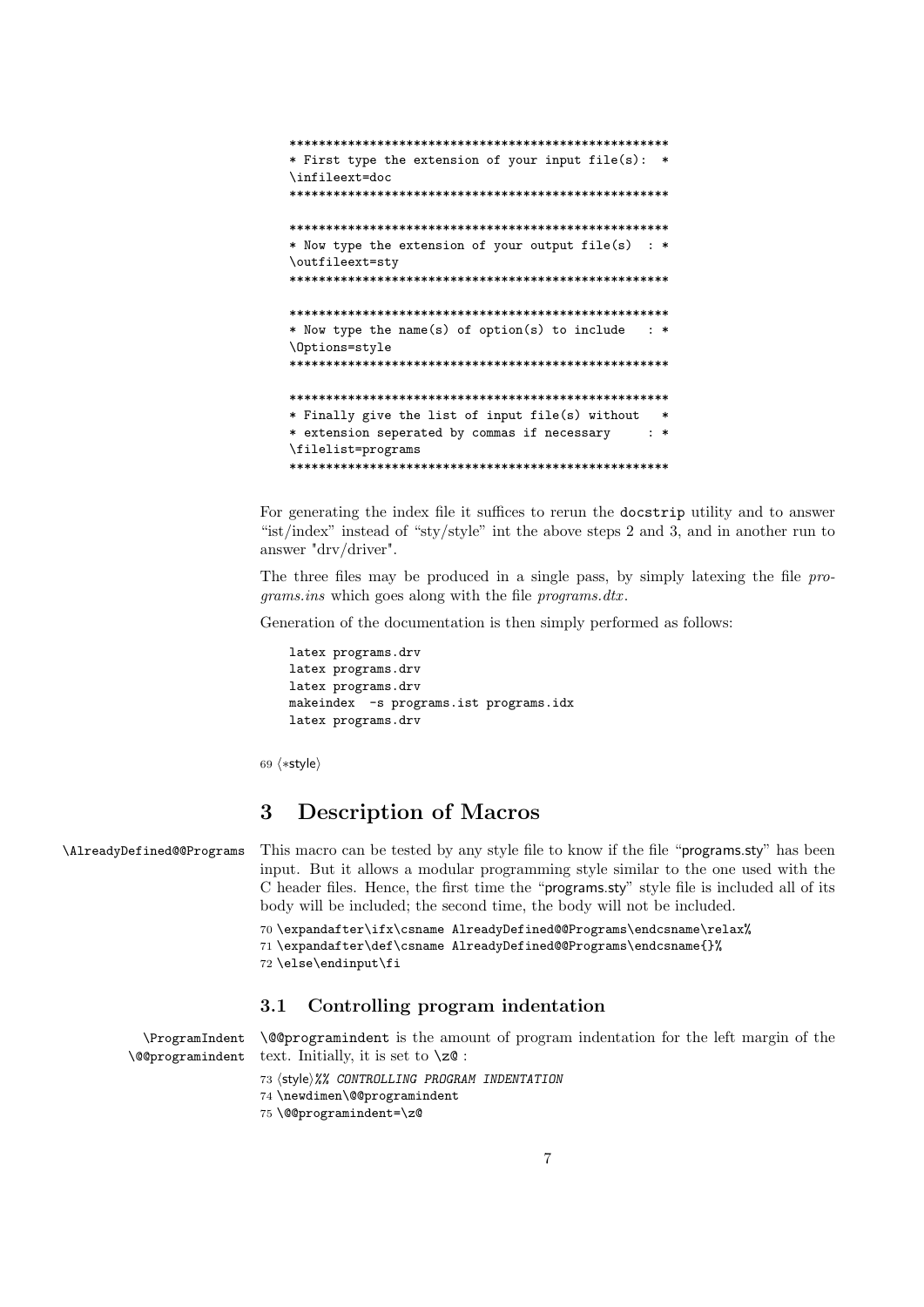The **\ProgramIndent** has the only effect to set the variable of **\@@programindent** to the value indicated by its parameter:

```
76 \def\ProgramIndent#1{\@@programindent=#1}
```
# **3.2 Surrounding programs by rules**

| \if@@surround                                                     | \ProgramSurround By default, a program is printed as is, but it is possible to indicate that it is going to<br>be enclosed within two \hrule:                                                                                                                                                                                                                                                                                                                                                                                                                                                                    |
|-------------------------------------------------------------------|------------------------------------------------------------------------------------------------------------------------------------------------------------------------------------------------------------------------------------------------------------------------------------------------------------------------------------------------------------------------------------------------------------------------------------------------------------------------------------------------------------------------------------------------------------------------------------------------------------------|
|                                                                   | 77 (style)%% SURROUNDING PROGRAMS BY RULES<br>78 \newif\if@@surround\@@surroundfalse<br>79 \def\ProgramSurround{\@@surroundtrue}                                                                                                                                                                                                                                                                                                                                                                                                                                                                                 |
| \@@progline<br>\@@noprogline                                      | These two macros define the shape of the surrounding lines. The definition of<br><b>\@@progline</b> is such that the surrounding lines lengths are always equal to the width<br>of the current line (even if it is changed from one program to another).                                                                                                                                                                                                                                                                                                                                                         |
|                                                                   | 80\def\@@progline{\def\@@prgln{\rule{\linewidth}{0.1mm}}\@@prgln}<br>81\def\@@noprogline{\rule{0pt}{0pt}}                                                                                                                                                                                                                                                                                                                                                                                                                                                                                                        |
|                                                                   | Line numbering<br>3.3                                                                                                                                                                                                                                                                                                                                                                                                                                                                                                                                                                                            |
| \@@defaultindent                                                  | The purpose of this macro is to keep space enough for printing the line numbers of the<br>programs. I have defined its length for make it easy printing long programs (thousands<br>of lines).                                                                                                                                                                                                                                                                                                                                                                                                                   |
|                                                                   | 82 (style)%% LINE NUMBERING<br>83 \newlength{\@@defaultindent}<br>84 \settowidth{\@@defaultindent}{{\tt{}12345}}                                                                                                                                                                                                                                                                                                                                                                                                                                                                                                 |
| \if@@resetlineno<br>\if@@unnumline<br>\if@CurrentProgIsUnnumbered | These three conditions serve to indicate the printing status of the current program.<br>More precisely, \if@Gresetlineno is a boolean flag to specify if line numbering must<br>be reset for the next program. It defaults to true. \if@unnumline is a boolean flag<br>to specify that the next line to be printed is not to be numbered. It defaults to false<br>(i.e. every line is numbered, by default). \if@@CurrentProgIsUnnumbered is a global<br>flag for the program, that indicates if the program being printed is numbered or not.<br>It defaults to false (i.e. programs are numbered, by default). |
|                                                                   | 85\newif\if@Cresetlineno\@Cresetlinenotrue\newif\if@Qunnumline<br>86 \@@unnumlinefalse<br>87\newif\if@@CurrentProgIsUnnumbered \@@CurrentProgIsUnnumberedfalse                                                                                                                                                                                                                                                                                                                                                                                                                                                   |
| \NoResetProgramCounter                                            | This macro is provided to the user to specify that the first line number of the next<br>program must be equal to the last line number of the previous program. More precisely,<br>lines for the next program will be numbered from $\text{Q@lineno} + 1$ .                                                                                                                                                                                                                                                                                                                                                       |
|                                                                   | 88 \def\NoResetProgramCounter{\@@resetlinenofalse}                                                                                                                                                                                                                                                                                                                                                                                                                                                                                                                                                               |
| \UnnumLine                                                        | As said in section 2.4, this macro must appear at the end of a program line. Its effect<br>is to set on the boolean flag \@@unnumlinetrue to prevent the macro \@@xnewprog<br>from numbering the next line of the program. The "\" that appears ahead of the<br>macro serves to make the command valid even if issued on an empty line.                                                                                                                                                                                                                                                                          |
|                                                                   | 89 \def\UnnumLine{\ \@@unnumlinetrue}                                                                                                                                                                                                                                                                                                                                                                                                                                                                                                                                                                            |
| <b>@@lineno</b><br>\SetProgramCounter                             | This is the definition of a counter for the program lines.<br>Once the macro<br>\SetProgramCounter called, its effect is to make lines starting from the value in-<br>dicated as param #1. Of course, if the user issues a <b>\SetProgramCounter</b> command,                                                                                                                                                                                                                                                                                                                                                    |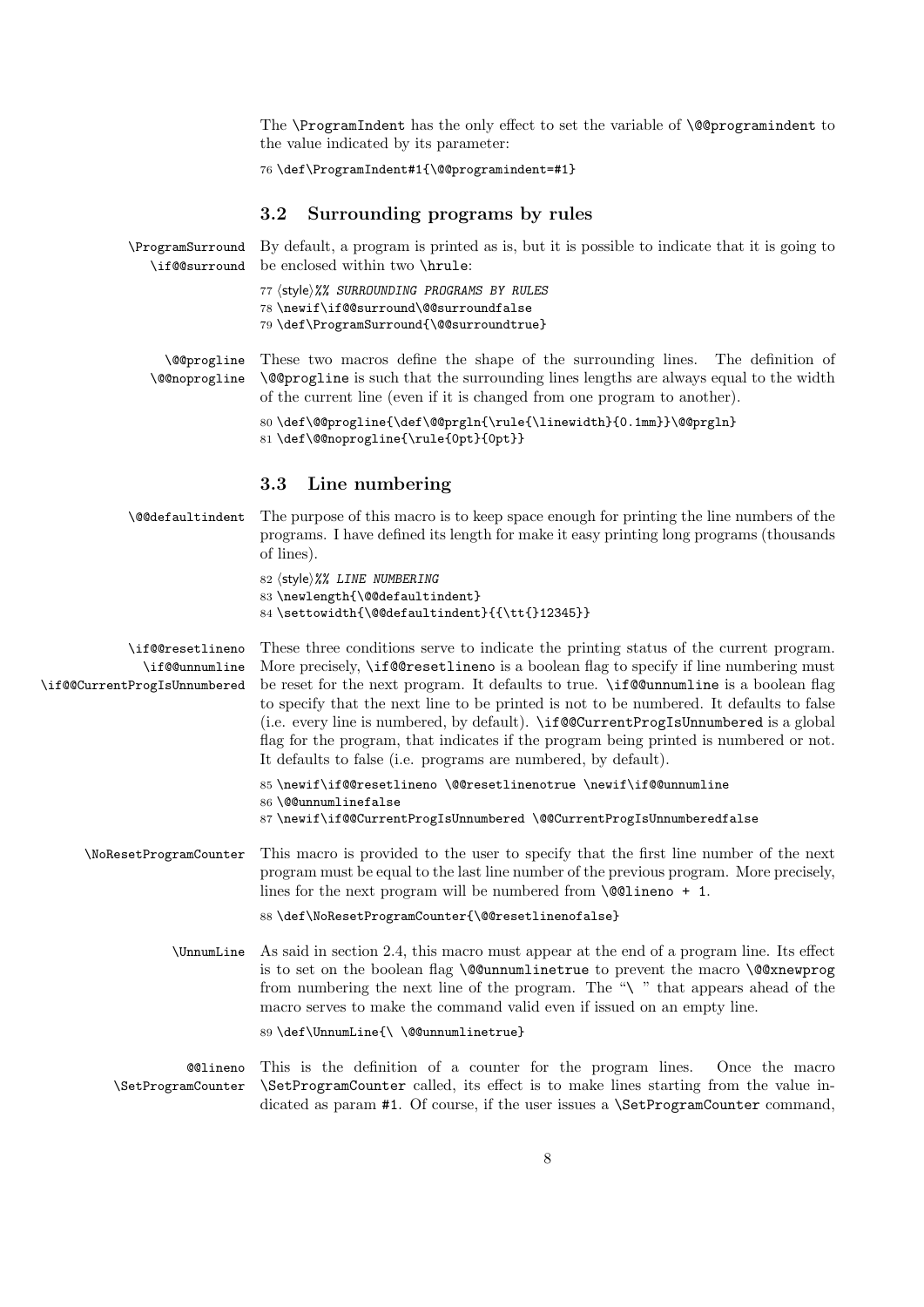it is implicitly assumed that he wants the lines to be numbered. That is why the condition \if@@resetlineno is set to false.

```
90 \newcounter{@@lineno}\setcounter{@@lineno}{1}
91 \def\SetProgramCounter#1{\setcounter{@@lineno}{#1}\@@resetlinenofalse}
```
@@dummylineno This little trick is an internal line counter for the unnumbered programs. It is necessary for making it possible to put labels on lines in unnumbered programs, and refer to them. Internal numbering of unnumbered programs always begins at 1.

```
92 \newcounter{@@dummylineno}\setcounter{@@dummylineno}{1}
```
\LeftMarginNumberLine \RightMarginNumberLine \BothMarginsNumberLine \InBodyLeftNumberLine \@@PlaceOfNumbers The first four commands are provided to the user for indicating line number placement. They have the only effect to change the value of **\@@PlaceOfNumbers** which is an internal value whose purpose is to define where the line numbers are to appear on the text. It is used by the macro  $\texttt{QQXnewprog}.$ 

```
93 \def\LeftMarginNumberLine{\let\@@PlaceOfNumbers\@@LeftMarginNumberLine}
94 \def\RightMarginNumberLine{\let\@@PlaceOfNumbers\@@RightMarginNumberLine}
95 \def\BothMarginsNumberLine{\let\@@PlaceOfNumbers\@@BothMarginsNumberLine}
96 \def\InBodyLeftNumberLine{\let\@@PlaceOfNumbers\@@InBodyLeftNumberLine}
97 \def\@@LeftMarginNumberLine{0} \def\@@RightMarginNumberLine{1}
98 \def\@@BothMarginsNumberLine{2}
99 \def\@@InBodyLeftNumberLine{3}
```
For more readability, a

100 \LeftMarginNumberLine

command is issued, in order to initialize \@@PlaceOfNumbers.

### **3.4 Program default fonts**

```
\@@DefaultProgramFont Text of programs is usually typed with a teletype font (like in the verbatim environ-
                       ment). Default font printing is controlled by this counter. Its value is used in the
                       macro \@@astyped described elsewhere in this document.
                       101 (style)%% PROGRAM DEFAULT FONTS
                       102 \def\@@DefaultProgramFont{0}
           \ttProgram
           \rmProgram
performed by redefining the running macros \@@astyped and \@@program.
           \emProgram
                       These commands allow the user to change the default font of the programs. This is
                      103 \def\ttProgram{\def\@@DefaultProgramFont{0}\def@@astyped\def@@program}
```
\ProgramDefaultFont 104\def\rmProgram{\def\@@DefaultProgramFont{1}\def@@astyped\def@@program} 105 \def\emProgram{\def\@@DefaultProgramFont{2}\def@@astyped\def@@program} 106 \def\ProgramDefaultFont{\ttProgram}

### **3.5 The real environment**

\@@vobeyspaces \@@xobeysp

We first begin by redefining the space character that will be used in the @@astyped environment. It is important to let a space after the occurrence of \let below, since at this point space characters are become active. If \@@xobeysp had been issued on a different line, a risk would have existed to have space redefined to empty space.

107 (style)%% THE REAL ENVIRONMENT 108 {\catcode'\ =\active\gdef\@@vobeyspaces{\catcode'\ \active\let \@@xobeysp}} 109 \def\@@xobeysp{\leavevmode\penalty10000\ }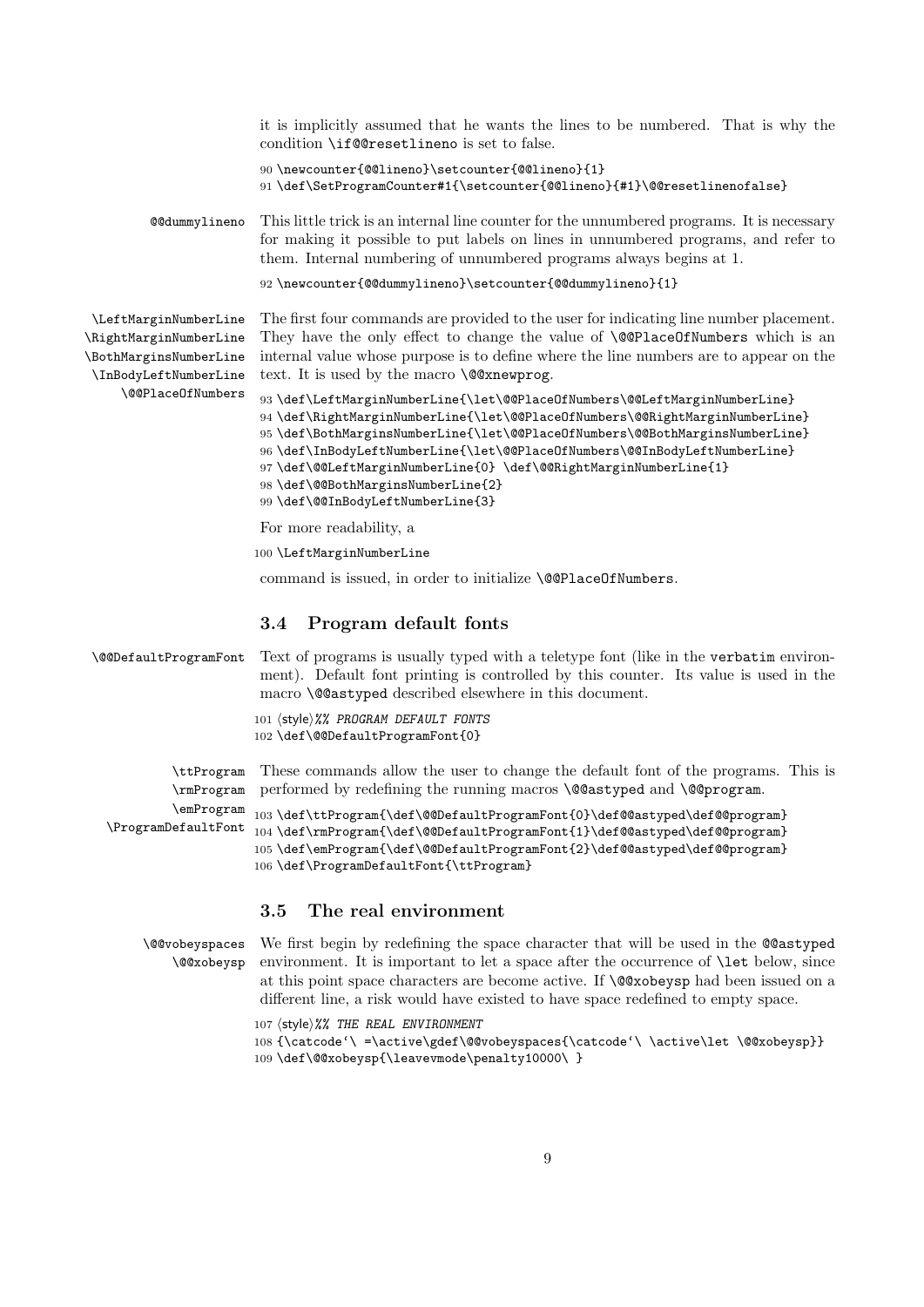\@@astyped

\def@@astyped Then, we define the @@astyped environment by the means of its two macros \end@@astyped ronment [**?**]. However, rather than directly using the astyped environment, I have \@@astyped and \end@@astyped. It is very strongly related to the astyped enviprefered to make the *programs.sty* style file independent.

> \def@@astyped causes the @@astyped environment to be defined. This is because we want a different @@astyped environment to be defined for every new program environment, because fonts may have changed, hence spacing may differ from one environment to another one.

|         | 110 \def \def@@astyped{%                                   |
|---------|------------------------------------------------------------|
| 111     | \def\@@astyped{%                                           |
| 112     | \partopsep\z@%                                             |
| 113     | \topsep\z@%                                                |
| 114     | \trivlist \item[]%                                         |
| 115     | \leftskip\@totalleftmargin%                                |
| 116     | \rightskip\z0%                                             |
| 117     | \parindent\z@%                                             |
| 118     | \parfillskip\@flushglue%                                   |
| 119     | \parskip\z@%                                               |
| 120     | \@tempswafalse%                                            |
| 121     | \def\par{\if@tempswa\hbox{}\fi\@tempswatrue\@@par}%        |
| 122     | \obeylines%                                                |
| 123     | \ifcase\@@DefaultProgramFont \tt\or \rm\or \em\else \tt\fi |
| 124     | \catcode''=13 \@noligs%                                    |
| 125     | \let\do\@makeother \do\ \do\^^K\do\^^A%                    |
| 126     | \frenchspacing\@@vobeyspaces%                              |
| 127     | \noindent\hspace{\parindent}%                              |
| 128     | \if@@surround\@@progline\else\@@noprogline\fi%             |
| 129     | \nopagebreak%                                              |
| 130     | ł                                                          |
| 131     | \def\end@@astyped{%                                        |
| 132     | \nopagebreak%                                              |
| 133     | \noindent\hspace{\parindent}%                              |
| 134     | \if@@surround\@@progline\else\@@noprogline\fi%             |
| 135     | \endtrivlist%                                              |
| 136     | ł                                                          |
| $137$ } |                                                            |
|         |                                                            |

### **3.6 Meta-commands for defining new program environments**

\NewProgram \RenewProgram \@@newprog The command \NewProgram (resp. \RenewProgram) can be used to define (resp. redefine) new program environments. The first parameter is the name of a program environment to be created, and the second one is the name of a size for the police (e.g. *smallsize*, *tiny*, *etc*.). See section 2.5 for an example.

I have defined \RenewProgram same as \NewProgram because I am too lazzy, but it should test if the environment to be redefined has been previously defined.

```
138 (style)%% META-COMMANDS FOR DEFINING NEW PROGRAM ENVIRONMENTS
```

```
139 \def\NewProgram#1#2{\@@newprog{#1}{#2}}
```

```
140 \def\RenewProgram#1#2{\@@newprog{#1}{#2}}
```

```
141 \def\@@newprog#1#2{%
```

```
142 \@namedef{#1}{%
```

```
143 \begingroup\def\@@tempa{\@nameuse{#2}}%
```
144 \def\@@tempb{\baselinestretch}\def\baselinestretch{1}%

- 145 \@ifundefined{@@tempa}{\normalsize}{\@@tempa}%
- 146 \def@@astyped\@@astyped%
- 147 \@ifnextchar[{\@@xnewprog}{\@@xnewprog[\@@programindent]}%
- 148 }%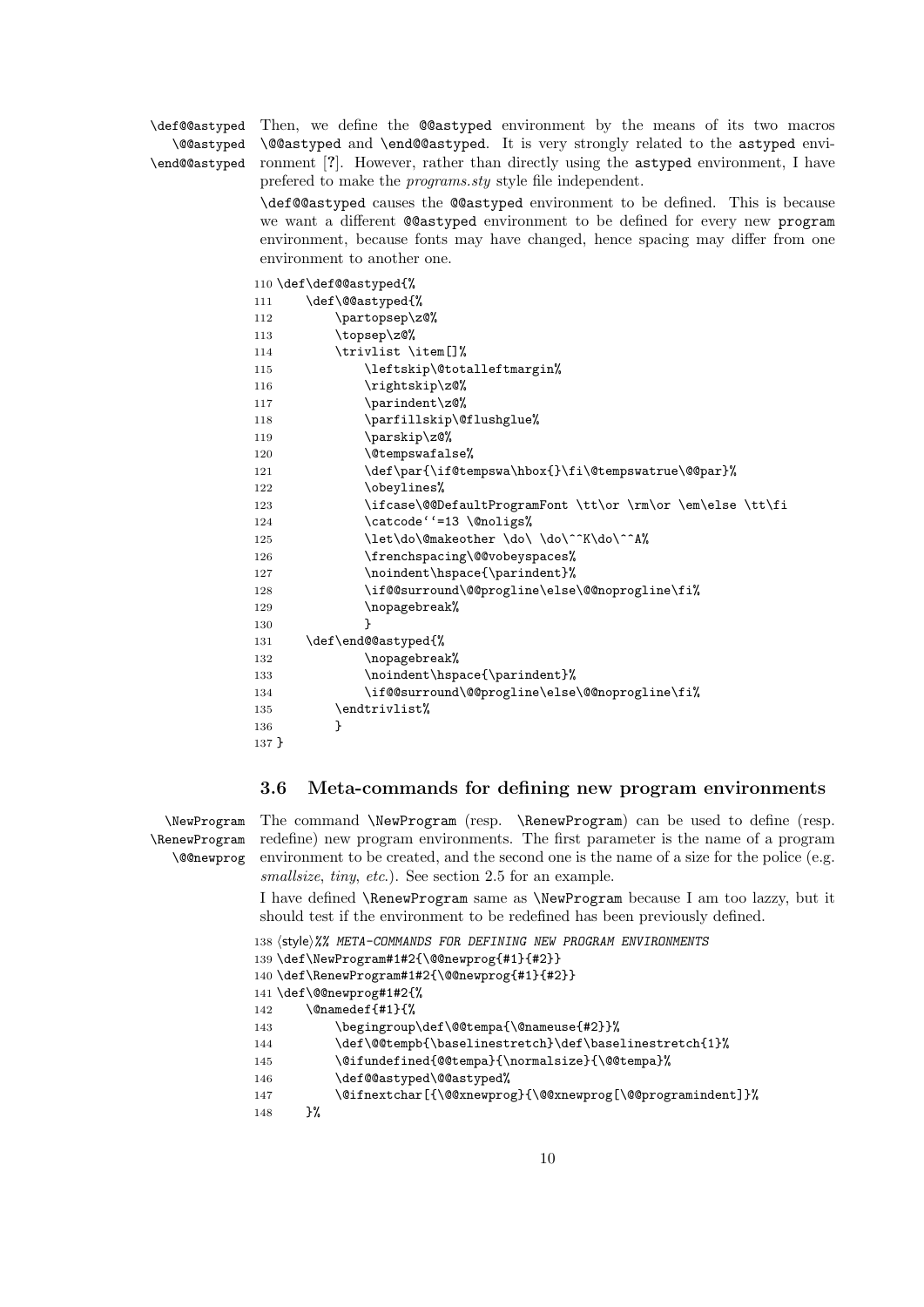#### 149 \@namedef{end#1}{% 150 \everypar{}%

The little trick below is necessary because \@@lineno is incremented by 1 at the beginning of every program environment (see \@@xnewprog below). Hence, when \NoResetProgramCounter is used, the line numbers of the last line of the previous program and the first line of the new program would be the same. The condition below avoids this drawback.

| 151 |    | \if@@CurrentProgIsUnnumbered \relax%    |
|-----|----|-----------------------------------------|
| 152 |    | \else%                                  |
| 153 |    | \addtocounter{@@lineno}{1}%             |
| 154 |    | \fi%                                    |
| 155 |    | %                                       |
| 156 |    | \end@@astyped%                          |
| 157 |    | \let\baselinestretch=\@@tempb\endgroup% |
| 158 |    | \global\@@resetlinenotrue%              |
| 159 |    | \global\ProgramDefaultFont%             |
| 160 |    | \global\@@surroundfalse%                |
| 161 | }‰ |                                         |

At last, if actual value of parameter #1 is FOO, we define two file inclusion commands: \fFOO and lFOO for inclusion of unnumbered and numbered programs (see section 2.1).

```
162 \@namedef{f#1}##1{\@nameuse{#1}*\par\input##1\@nameuse{end#1}}%
163 \@namedef{l#1}##1{\@nameuse{#1}\par\input##1\@nameuse{end#1}}%
164 }
```
\@@numlinelength

The macro **\@@xnewprog** performs the printing of the lines.

```
\@@xnewprog
165 \newlength{\@@numlinelength}
            166 \def\@@xnewprog[#1]{%
```
If the first character is the symbol \* then no line numbers are printed.

| 167 | \@ifstar{%                      |
|-----|---------------------------------|
| 168 | \@@CurrentProgIsUnnumberedtrue  |
| 169 | \setcounter{@@dummylineno}{0}%  |
| 170 | \leavevmode%                    |
| 171 | \everypar{%                     |
| 172 | \refstepcounter{@@dummylineno}% |
| 173 | \@@unnumlinefalse%              |
| 174 | \noindent\hspace{#1}}%          |
| 175 | ን%                              |

Otherwise, this is the normal case:

| 176 | ብ"                              |
|-----|---------------------------------|
| 177 | \@@CurrentProgIsUnnumberedfalse |
| 178 | \if@@resetlineno%               |
| 179 | \setcounter{@@lineno}{0}%       |
| 180 | \else%                          |
| 181 | \addtocounter{@@lineno}{-1}%    |
| 182 | \fi%                            |
| 183 | \leavevmode%                    |
| 184 | \everypar{%                     |
| 185 | \if@@unnumline%                 |

I decided to make a default indentation on the left side of the unnumbered program if the user has requested a numbering on the left side of the page for the numbered programs. This is to keep an homogeneous layout.

| - 186 | \ifx \@@PlaceOfNumbers\@@InBodyLeftNumberLine% |
|-------|------------------------------------------------|
| - 187 | \hspace{\@@defaultindent}%                     |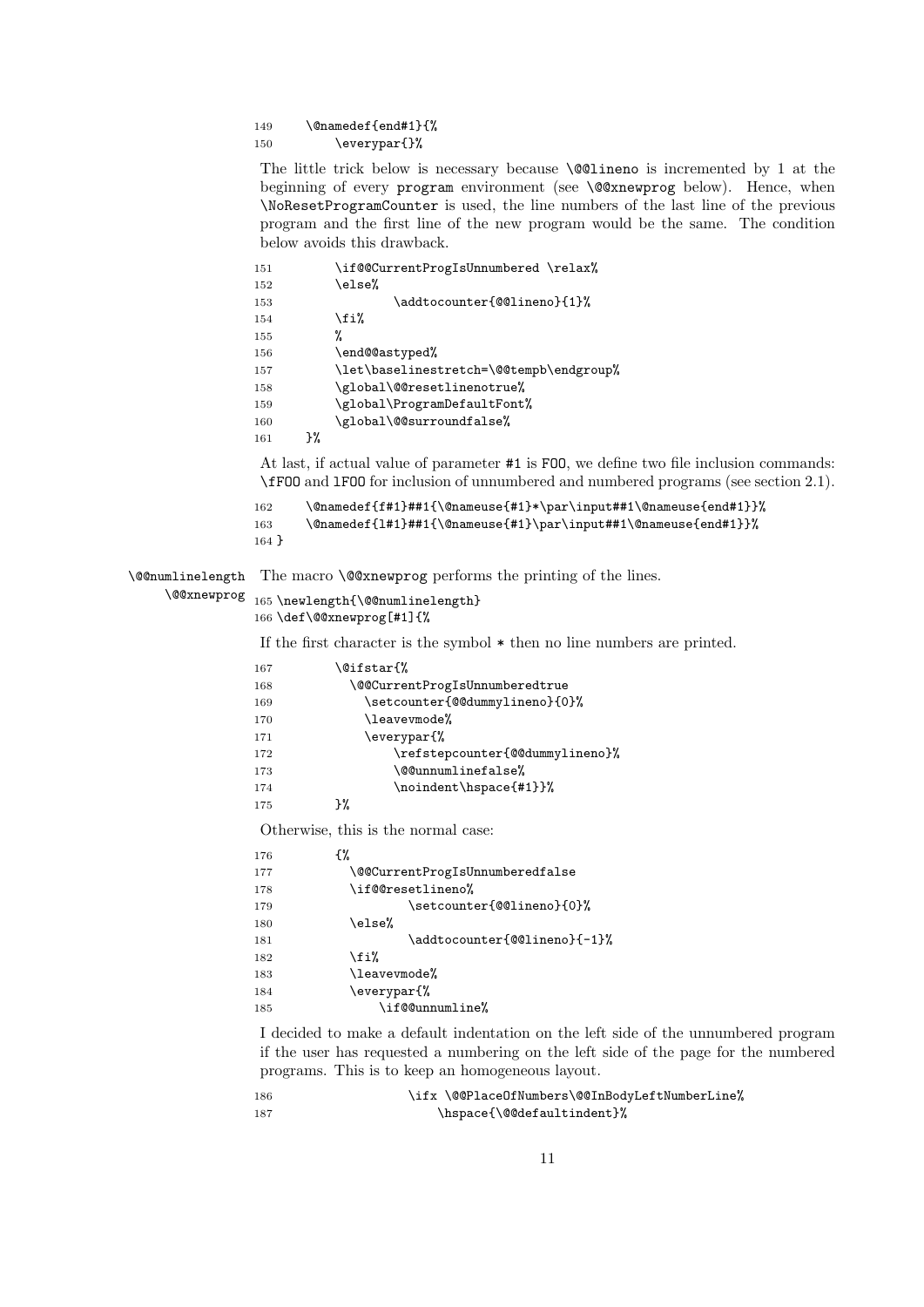| 188 | \rule{0pt}{0pt}% |
|-----|------------------|
| 189 | \fi              |

Otherwise, for numbered programs, we begin by incrementing the line counter and making it possible a reference to the line number to be done (see the  $\text{l} \textit{at} \textit{ex}. \textit{text}^2$  file for explanations on \refstepcounter).

190 \else% 191 \refstepcounter{@@lineno}%

Then, we look at the placement of the line numbers, which is controlled by the variable \@@PlaceOfNumbers:

| 192 | \ifx \@@PlaceOfNumbers\@@LeftMarginNumberLine%        |
|-----|-------------------------------------------------------|
| 193 | \llap{{\rm\the@@lineno\\}}%                           |
| 194 | \else \ifx \@@PlaceOfNumbers\@@RightMarginNumberLine% |
| 195 | \noindent\hspace{\columnwidth}%                       |
| 196 | \rlap{{\rm\ \ \the@@lineno}}%                         |
| 197 | \noindent\hspace{-\columnwidth}%                      |
| 198 | \else \ifx \@@PlaceOfNumbers\@@BothMarginsNumberLine% |
| 199 | \noindent\hspace{\columnwidth}%                       |
| 200 | $\rho({\rm \ } \the@Qlineno}}$                        |
| 201 | \noindent\hspace{-\columnwidth}%                      |
| 202 | \llap{{\rm\the@@lineno\\}}%                           |
| 203 | \else \ifx \@@PlaceOfNumbers\@@InBodyLeftNumberLine%  |
| 204 | \hspace{\@@defaultindent}%                            |
| 205 | \rule{0pt}{0pt}%                                      |
| 206 | \llap{{\rm\the@@lineno\\}}%                           |
| 207 | \else                                                 |
|     |                                                       |

Otherwise (default case), numbers are printed on the left margin of the page:

```
208 \lceil{\rm\the@Qlineno}\rceil209 \if{ifififififif}
```
Then we reset the boolean flag **\@@unnumlinefalse** in order to make the next line to be numbered (of course, this is useful only if the program is numbered), and we indent the program according to what was requested by the user.

| 210     |    |    | \fi\@@unnumlinefalse% |
|---------|----|----|-----------------------|
| 211     |    |    | \noindent\hspace{#1}% |
| 212     |    | ጉ% |                       |
| 213     | ን% |    |                       |
| $214$ } |    |    |                       |

# **3.7 Predefined environments and commands**

\def@@program This command serves to define the environments and commands described in sec-\ProgramDefaultFont tion 2.1. It is invoked by the \ProgramDefaultFont command.

```
215 (style)%% PREDEFINED ENVIRONMENTS AND COMMANDS
216 \def\def@@program{%
217 \NewProgram{program}{normalsize}
218 \NewProgram{programl}{large}
219 \NewProgram{programL}{Large}
220 \NewProgram{programs}{small}
221 \NewProgram{programf}{footnotesize}
222 \NewProgram{programsc}{scriptsize}
223 \NewProgram{programt}{tiny}
224 }
```
 ${}^{2}$ This file is part of the LAT<sub>EX</sub> distribution.